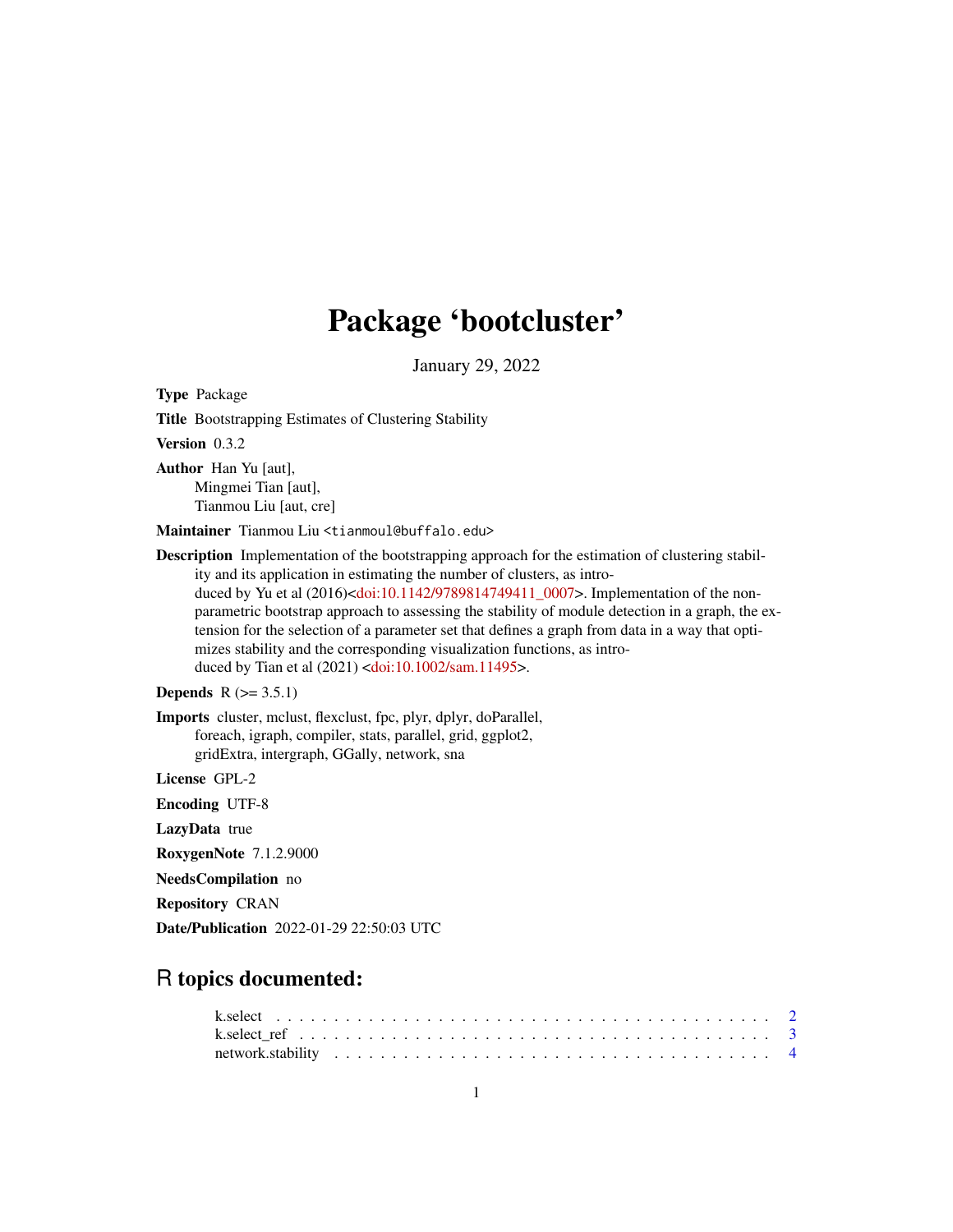#### <span id="page-1-0"></span>2 k.select

| Index |  |  |  |  |  |  |  |  |  |  |  |  |  |  | $\overline{12}$ |
|-------|--|--|--|--|--|--|--|--|--|--|--|--|--|--|-----------------|
|       |  |  |  |  |  |  |  |  |  |  |  |  |  |  |                 |
|       |  |  |  |  |  |  |  |  |  |  |  |  |  |  |                 |
|       |  |  |  |  |  |  |  |  |  |  |  |  |  |  |                 |
|       |  |  |  |  |  |  |  |  |  |  |  |  |  |  |                 |
|       |  |  |  |  |  |  |  |  |  |  |  |  |  |  |                 |

k.select *Estimate number of clusters*

#### Description

Estimate number of clusters by bootstrapping stability

### Usage

k.select(x, range = 2:7, B = 20, r = 5, threshold = 0.8, scheme\_2 = TRUE)

#### Arguments

| $\mathsf{x}$ | a data. frame of the data set                                     |
|--------------|-------------------------------------------------------------------|
| range        | a vector of integer values, of the possible numbers of clusters k |
| B            | number of bootstrap re-samplings                                  |
| $\mathsf{r}$ | number of runs of k-means                                         |
| threshold    | the threshold for determining k                                   |
| scheme_2     | logical TRUE if scheme 2 is used, FASLE if scheme 1 is used       |

#### Details

This function estimates the number of clusters through a bootstrapping approach, and a measure Smin, which is based on an observation-wise similarity among clusterings. The number of clusters k is selected as the largest number of clusters, for which the Smin is greater than a threshold. The threshold is often selected between  $0.8 \sim 0.9$ . Two schemes are provided. Scheme 1 uses the clustering of the original data as the reference for stability calculations. Scheme 2 searches acrossthe clustering samples that gives the most stable clustering.

#### Value

profile a vector of Smin measures for determining k

k integer estimated number of clusters

#### Author(s)

Han Yu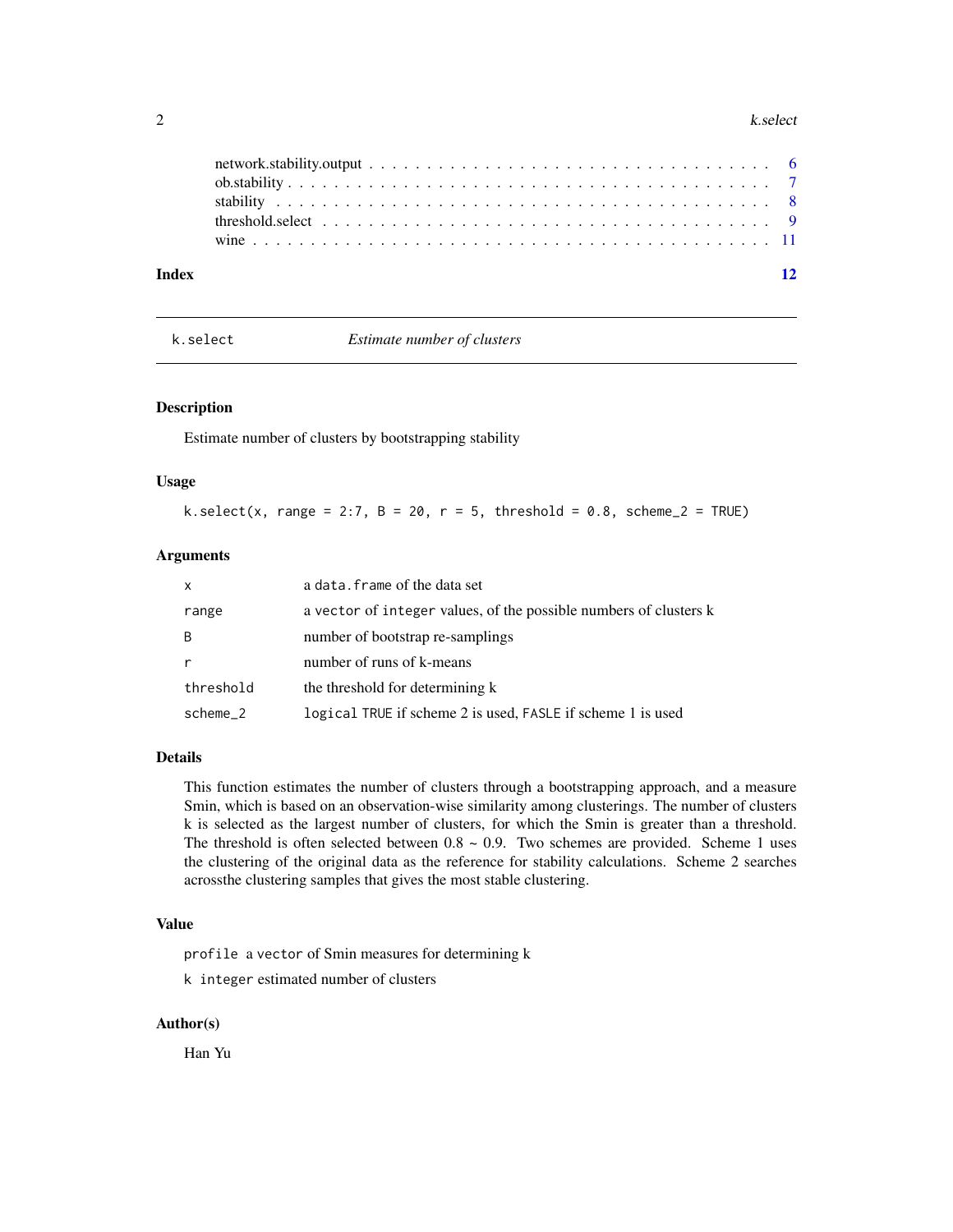#### <span id="page-2-0"></span>k.select\_ref 3

#### References

Bootstrapping estimates of stability for clusters, observations and model selection. Han Yu, Brian Chapman, Arianna DiFlorio, Ellen Eischen, David Gotz, Matthews Jacob and Rachael Hageman Blair.

#### Examples

```
set.seed(1)
data(wine)
x0 <- wine[,2:14]
x \leftarrow scale(x0)k.select(x, range = 2:10, B=20, r=5, scheme_2 = TRUE)
```
k.select\_ref *Estimate number of clusters*

#### Description

Estimate number of clusters by bootstrapping stability

#### Usage

k.select\_ref(df, k\_range = 2:7, n\_ref = 5, B = 100, B\_ref = 50, r = 5)

#### Arguments

| df      | data. frame of the input dataset                                     |
|---------|----------------------------------------------------------------------|
| k_range | integer valued vector of the numbers of clusters k to be tested upon |
| n_ref   | number of reference distribution to be generated                     |
| B       | number of bootstrap re-samples                                       |
| B_ref   | number of bootstrap resamples for the reference distributions        |
|         | number of runs of k-means                                            |

#### Details

This function uses the out-of-bag scheme to estimate the number of clusters in a dataset. The function calculate the Smin of the dataset and at the same time, generate a reference dataset with the same range as the original dataset in each dimension and calculate the Smin\_ref. The differences between Smin and Smin\_ref at each k,Smin\_diff(k), is taken into consideration as well as the standard deviation of the differences. We choose the k to be the argmax of  $(Smin\_diff(k) - (Smin\_diff(k+1))$  $+(Smin\_diff(k+1)))$ ). If Smin $\_diff(k)$  less than 0.1 for all k in k $\_range$ , we say k = 1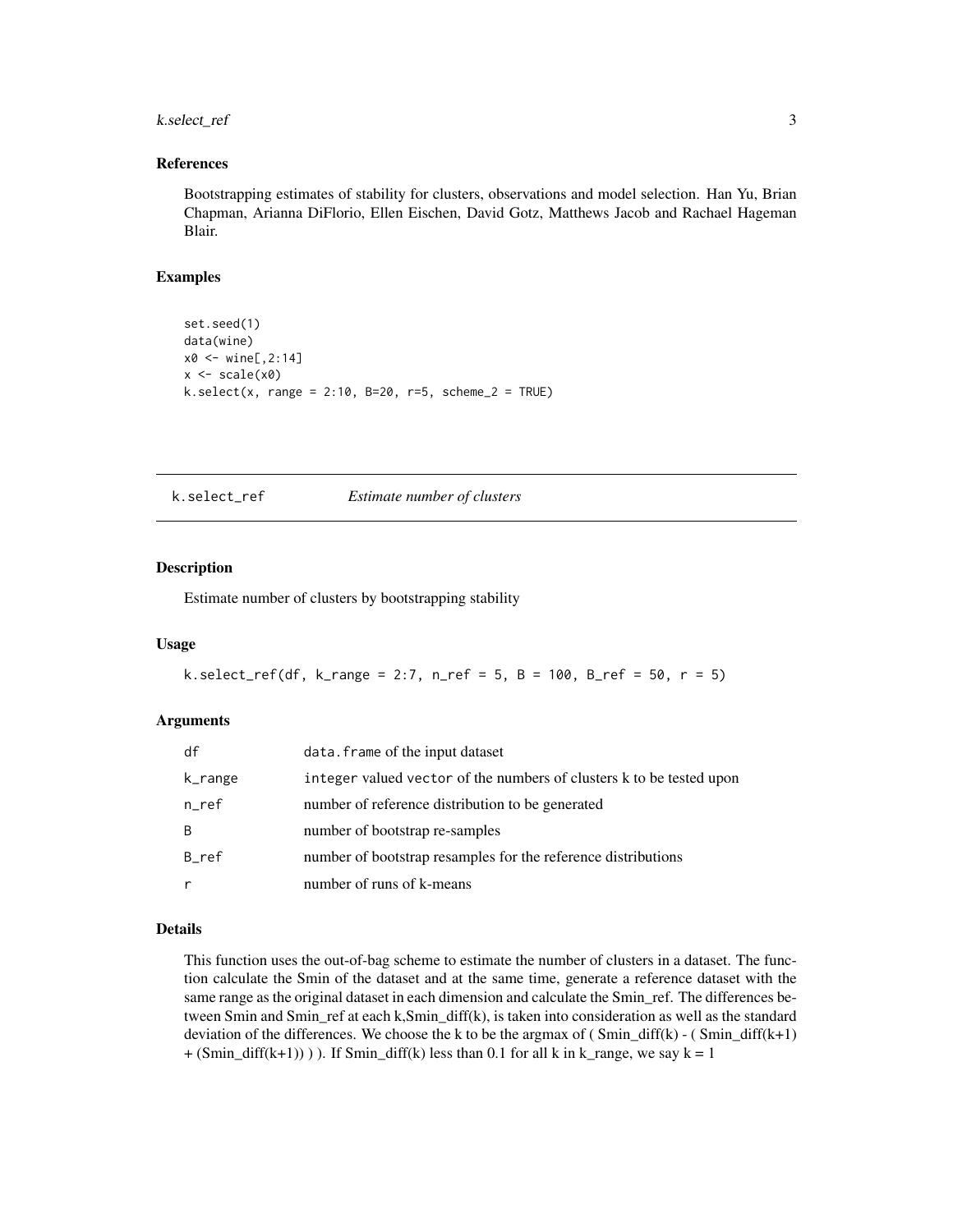#### <span id="page-3-0"></span>Value

profile vector of ( Smin\_diff(k) - ( Smin\_diff(k+1) + se(Smin\_diff(k+1)) ) ) measures for researchers's inspection

k estimated number of clusters

#### Author(s)

Tianmou Liu

#### References

Bootstrapping estimates of stability for clusters, observations and model selection. Han Yu, Brian Chapman, Arianna DiFlorio, Ellen Eischen, David Gotz, Matthews Jacob and Rachael Hageman Blair.

#### Examples

```
set.seed(1)
data(iris)
df <- data.frame(iris[,1:4])
df <- scale(df)
k.select_ref(df, k_range = 2:7, n_ref = 5, B=500, B_ref = 500, r=5)
```
network.stability *Estimate of detect module stability*

#### Description

Estimate of detect module stability

#### Usage

```
network.stability(
  data.input,
  threshold,
  B = 20.
  cor.method,
  large.size,
 PermuNo,
  scheme_2 = FALSE)
```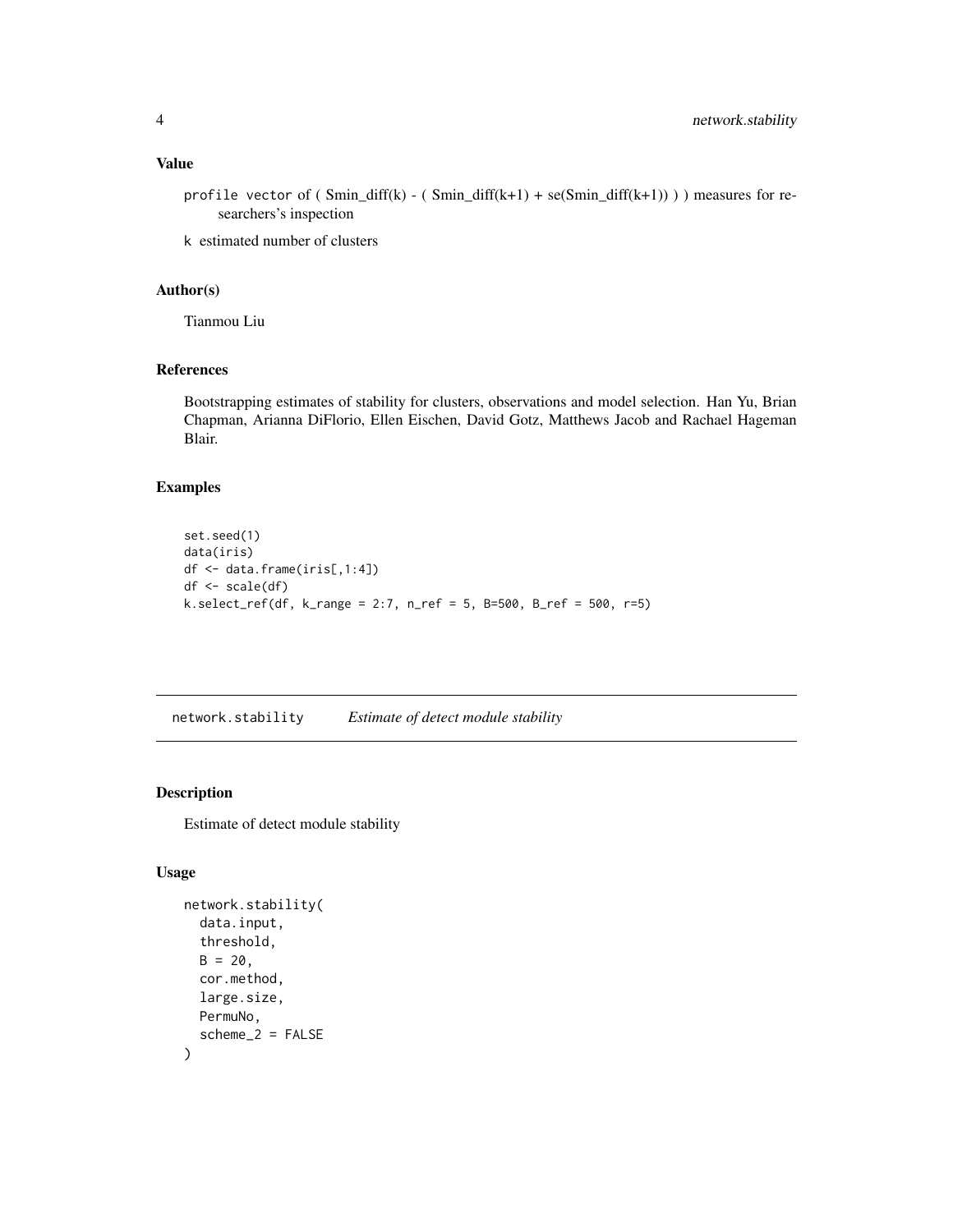#### network.stability 5

#### Arguments

| data.input | a data. frame of the data set where the rows are observations and columns are<br>covariates                  |
|------------|--------------------------------------------------------------------------------------------------------------|
| threshold  | a numeric number of threshold for correlation matrix                                                         |
| B          | number of bootstrap re-samplings                                                                             |
| cor.method | the correlation method applied to the data set, three method are available: "pearson", "kendall", "spear     |
| large.size | the smallest set of modules, the large $size=0$ is recommended to use right<br>now.                          |
| PermuNo    | number of random graphs for null                                                                             |
| scheme_2   | logical TRUE if scheme 2 is used, FASLE if scheme 1 is used. Right now, only<br><b>FASLE</b> is recommended. |

#### Details

This function estimates the modules' stability through bootstrapping approach for the given threshold. The approach to stability estimation is to compare the module composition of the reference correlation graph to the various bootstrapped correlation graphs, and to assess the stability at the (1) node-level, (2) module-level, and (3) overall.

#### Value

stabilityresult a list of result for nodes-wise stability

modularityresult list of modularity information with the given threshold

- jaccardresult list estimated unconditional observed stability and the estimates of expected stability under the null
- originalinformation list information for original data, igraph object and adjacency matrix constructed with the given threshold

#### Author(s)

Mingmei Tian

#### References

A framework for stability-based module detection in correlation graphs. Mingmei Tian,Rachael Hageman Blair,Lina Mu, Matthew Bonner, Richard Browne and Han Yu.

#### Examples

```
set.seed(1)
data(wine)
x0 < - wine[1:50,]
mytest<-network.stability(data.input=x0,threshold=0.7, B=20,
cor.method='pearson',large.size=0,
PermuNo = 10,
```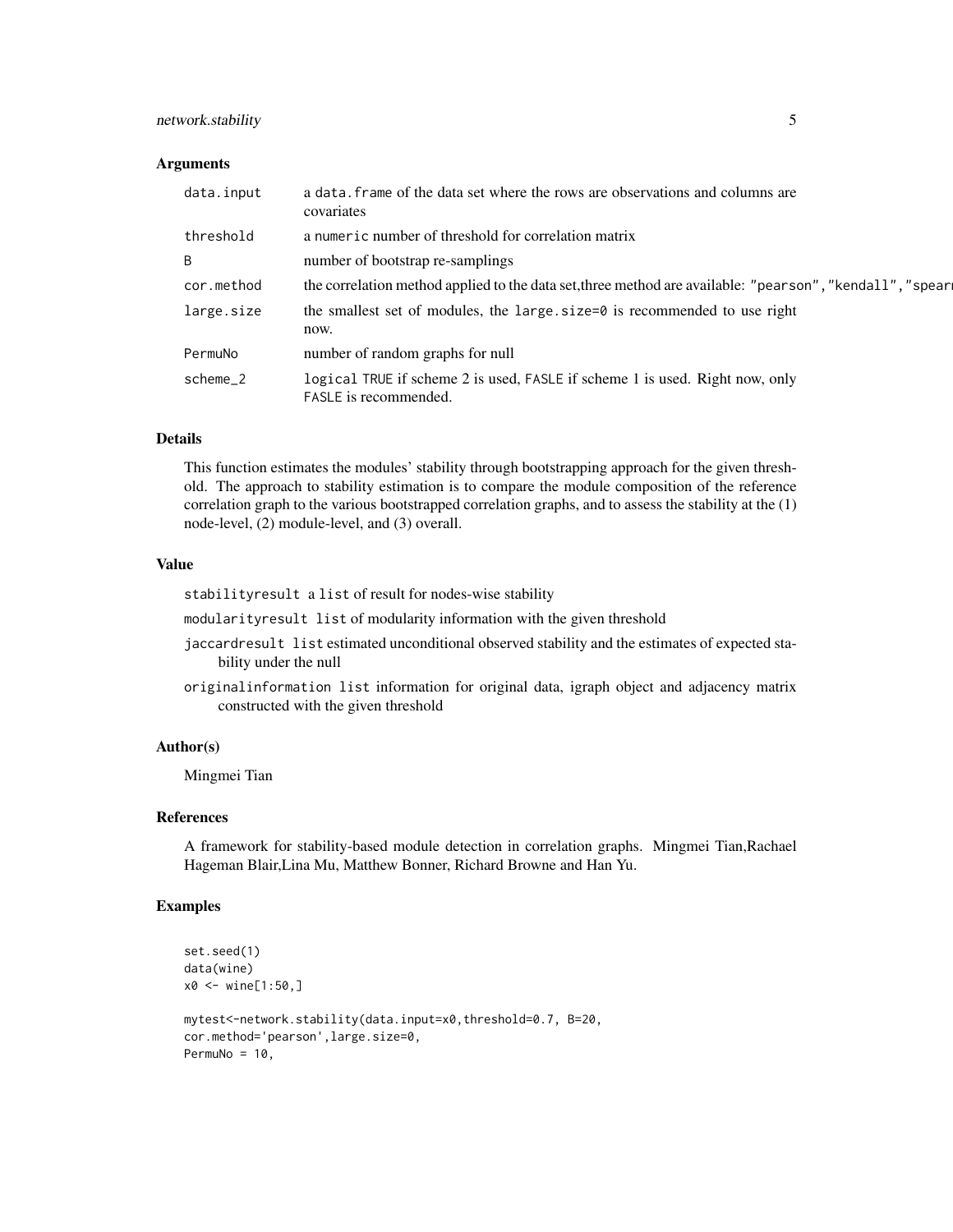<span id="page-5-0"></span>scheme\_2 = FALSE)

network.stability.output

*Plot method for objests from threshold.select*

#### Description

Plot method for objests from threshold.select

#### Usage

```
network.stability.output(input, optimal.only = FALSE)
```
#### Arguments

| input        | a list of results from function threshold, select                                                                                                                                                     |
|--------------|-------------------------------------------------------------------------------------------------------------------------------------------------------------------------------------------------------|
| optimal.only | a logical value indicating whether only plot the network with optimal threshold<br>or not. The default is False, generating all network figures with a large number<br>of nodes could take some time. |

#### Details

network.stability.output is used to generate a series of network plots based on the given threshold.seq,where the nodes are colored by the level of stability. The network with optimal threshold value selected by function threshold.select is colored as red.

#### Value

Plot of network figures

#### Author(s)

Mingmei Tian

#### References

A framework for stability-based module detection in correlation graphs. Mingmei Tian,Rachael Hageman Blair,Lina Mu, Matthew Bonner, Richard Browne and Han Yu.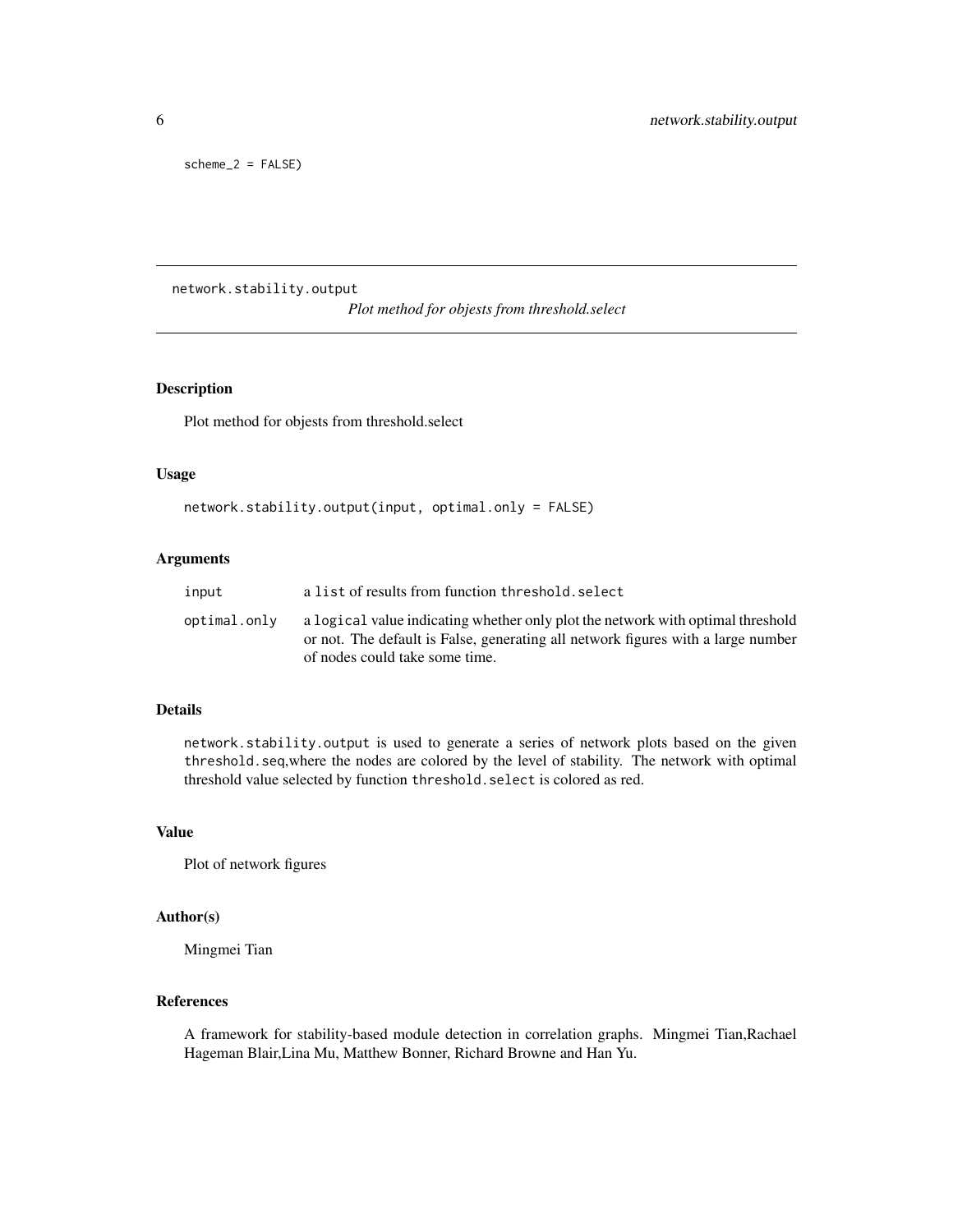#### <span id="page-6-0"></span>ob.stability 7

#### Examples

```
set.seed(1)
data(wine)
x0 \le - wine[1:50,]
mytest<-threshold.select(data.input=x0,threshold.seq=seq(0.1,0.5,by=0.05), B=20,
cor.method='pearson',large.size=0,
PermuNo = 10,
no_cores=1,
scheme_2 = FALSEnetwork.stability.output(mytest)
```

| ob.stability | Estimate the stability of a clustering based on non-parametric boot- |
|--------------|----------------------------------------------------------------------|
|              | strap out-of-bag scheme, with option for subsampling scheme          |

#### Description

Estimate the stability of a clustering based on non-parametric bootstrap out-of-bag scheme, with option for subsampling scheme

#### Usage

ob.stability(x, k, B = 500, r = 5, subsample = FALSE,  $cut\_ratio = 0.5)$ 

#### Arguments

| $\boldsymbol{\mathsf{x}}$ | data. Frame of the data set where the rows as observations and columns as di-<br>mensions of features        |
|---------------------------|--------------------------------------------------------------------------------------------------------------|
| k                         | number of clusters for which to estimate the stability                                                       |
| B                         | number of bootstrap re-samples                                                                               |
|                           | integer parameter in the kmeansCBI() funtion                                                                 |
| subsample                 | logical parameter to use the subsampling scheme option in the resampling pro-<br>cess (instead of bootstrap) |
| cut_ratio                 | numeric parameter between 0 and 1 for subsampling scheme training set ratio                                  |

#### Details

This function estimates the stability through out-of-bag observations It estimate the stability at the (1) observation level, (2) cluster level, and (3) overall.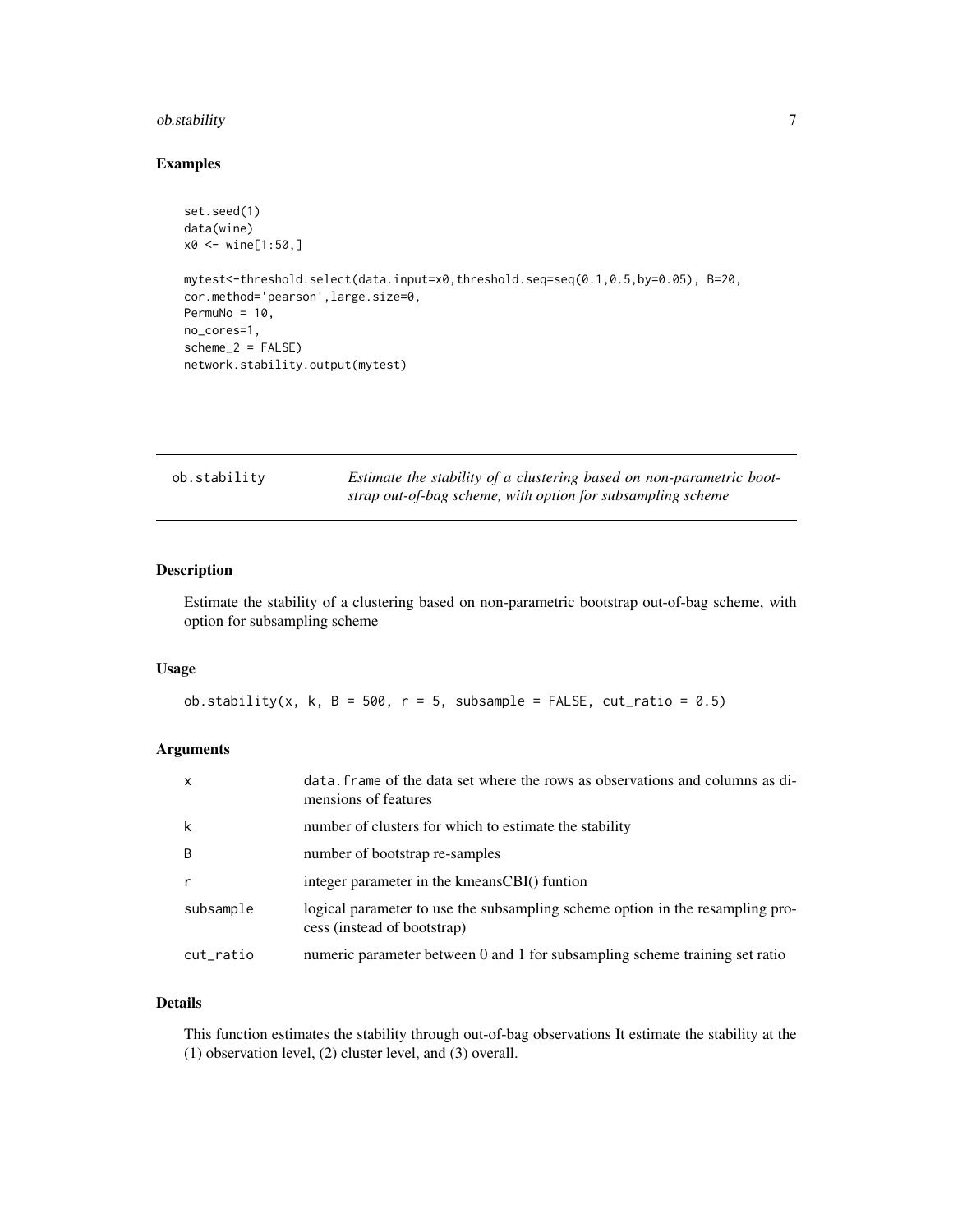<span id="page-7-0"></span>8 stability stability and the stability of the stability stability stability stability stability

Value

membership vector of membership for each observation from the reference clustering obs\_wise vector of estimated observation-wise stability clust\_wise vector of estimated cluster-wise stability overall numeric estimated overall stability Smin numeric estimated Smin through out-of-bag scheme

#### Author(s)

Tianmou Liu

#### References

Bootstrapping estimates of stability for clusters, observations and model selection. Han Yu, Brian Chapman, Arianna DiFlorio, Ellen Eischen, David Gotz, Matthews Jacob and Rachael Hageman Blair.

#### Examples

```
set.seed(123)
data(iris)
df <- data.frame(iris[,1:4])
# You can choose to scale df before clustering by
# df \leftarrow scale(df)ob.stability(df, k = 2, B=500, r=5)
```
#### stability *Estimate clustering stability of k-means*

#### Description

Estimate of k-means bootstrapping stability

#### Usage

stability(x, k, B = 20, r = 5, scheme\_2 = TRUE)

#### Arguments

| $\mathsf{x}$ | a data. frame of the data set                               |
|--------------|-------------------------------------------------------------|
| k            | a integer number of clusters                                |
| - B          | number of bootstrap re-samplings                            |
| r.           | number of runs of k-means                                   |
| scheme_2     | logical TRUE if scheme 2 is used, FASLE if scheme 1 is used |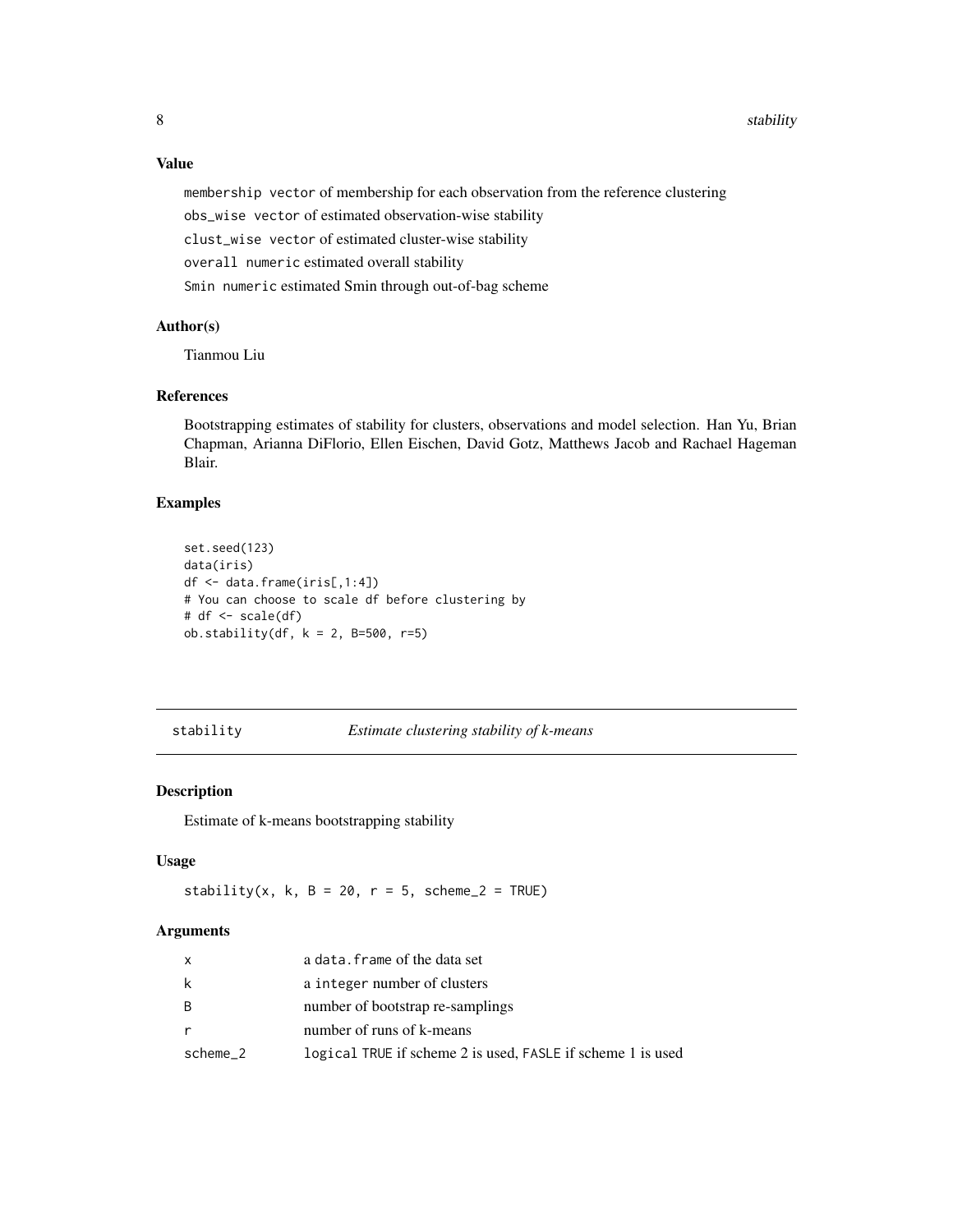#### <span id="page-8-0"></span>threshold.select 9

#### Details

This function estimates the clustering stability through bootstrapping approach. Two schemes are provided. Scheme 1 uses the clustering of the original data as the reference for stability calculations. Scheme 2 searches acrossthe clustering samples that gives the most stable clustering.

#### Value

membership a vector of membership for each observation from the reference clustering

obs\_wise vector of estimated observation-wise stability

overall numeric estimated overall stability

#### Author(s)

Han Yu

#### References

Bootstrapping estimates of stability for clusters, observations and model selection. Han Yu, Brian Chapman, Arianna DiFlorio, Ellen Eischen, David Gotz, Matthews Jacob and Rachael Hageman Blair.

#### Examples

```
set.seed(1)
data(wine)
x0 <- wine[,2:14]
x \leftarrow scale(x0)stability(x, k = 3, B=20, r=5, scheme_2 = TRUE)
```
threshold.select *Estimate of the overall Jaccard stability*

#### Description

Estimate of the overall Jaccard stability

#### Arguments

| data.input | a data. Frame of the data set where the rows are observations and columns are<br>covariates              |
|------------|----------------------------------------------------------------------------------------------------------|
|            | threshold.seq a numeric sequence of candidate threshold                                                  |
| B          | number of bootstrap re-samplings                                                                         |
| cor.method | the correlation method applied to the data set, three method are available: "pearson", "kendall", "spear |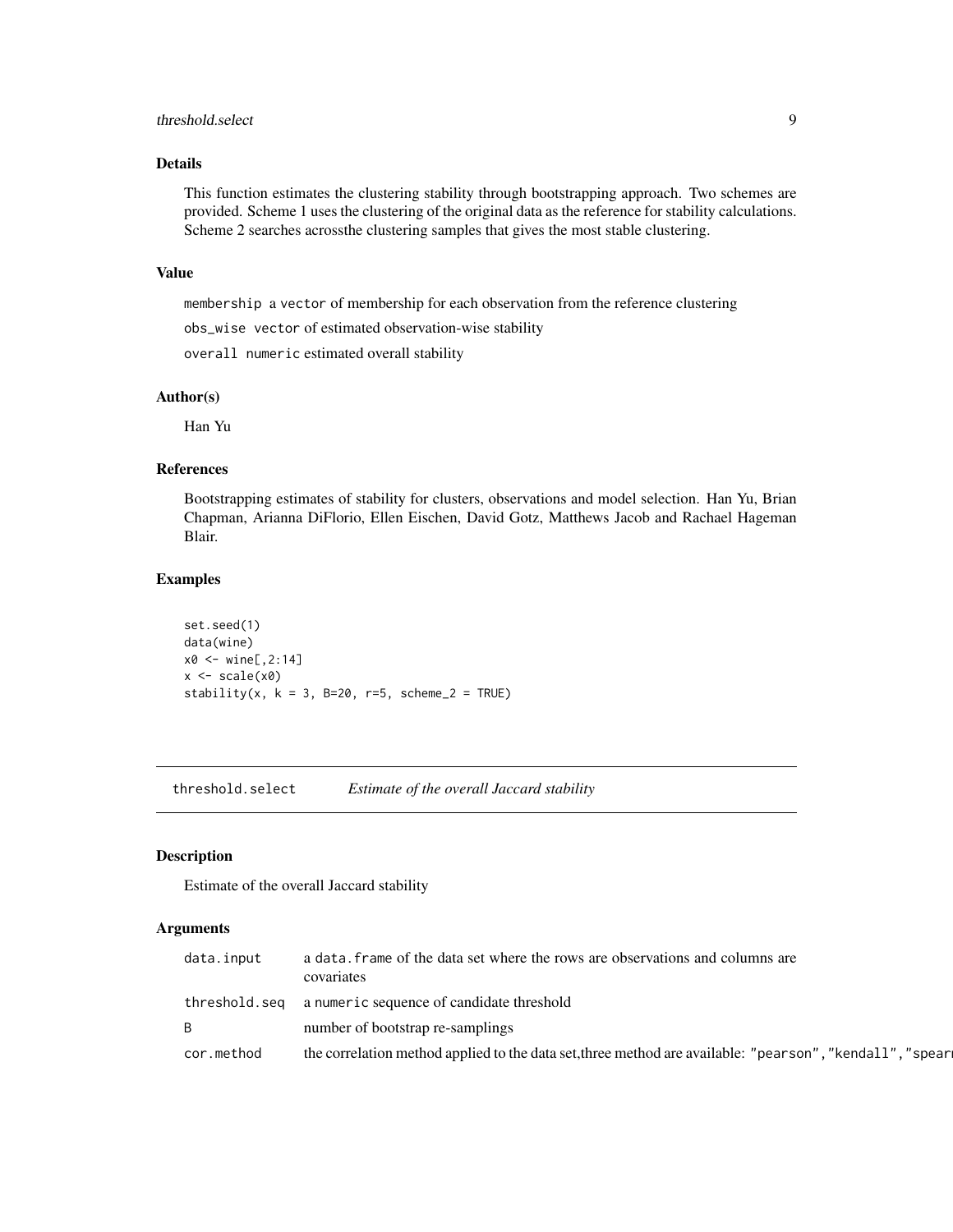| large.size | the smallest set of modules, the large size=0 is recommended to use right<br>now.            |
|------------|----------------------------------------------------------------------------------------------|
| PermuNo    | number of random graphs for the estimation of expected stability                             |
| no_cores   | a interger number of CPU cores on the current host (This function can't not<br>be used yet). |

#### Details

threshold.select is used to estimate of the overall Jaccard stability from a sequence of given threshold candidates, threshold.seq.

#### Value

stabilityresult a list of result for nodes-wise stability

modularityresult a list of modularity information with each candidate threshold

- jaccardresult a list estimated unconditional observed stability and the estimates of expected stability under the nul
- originalinformation a list information for original data, igraph object and adjacency matrix constructed with each candidate threshold

threshold.seq a list of candicate threshold given to the function

#### Author(s)

Mingmei Tian

#### References

A framework for stability-based module detection in correlation graphs. Mingmei Tian,Rachael Hageman Blair,Lina Mu, Matthew Bonner, Richard Browne and Han Yu.

#### Examples

```
set.seed(1)
data(wine)
x0 < - wine[1:50,]
mytest<-threshold.select(data.input=x0,threshold.seq=seq(0.5,0.8,by=0.05), B=20,
cor.method='pearson',large.size=0,
PermuNo = 10,
no_cores=1,
scheme_2 = FALSE
```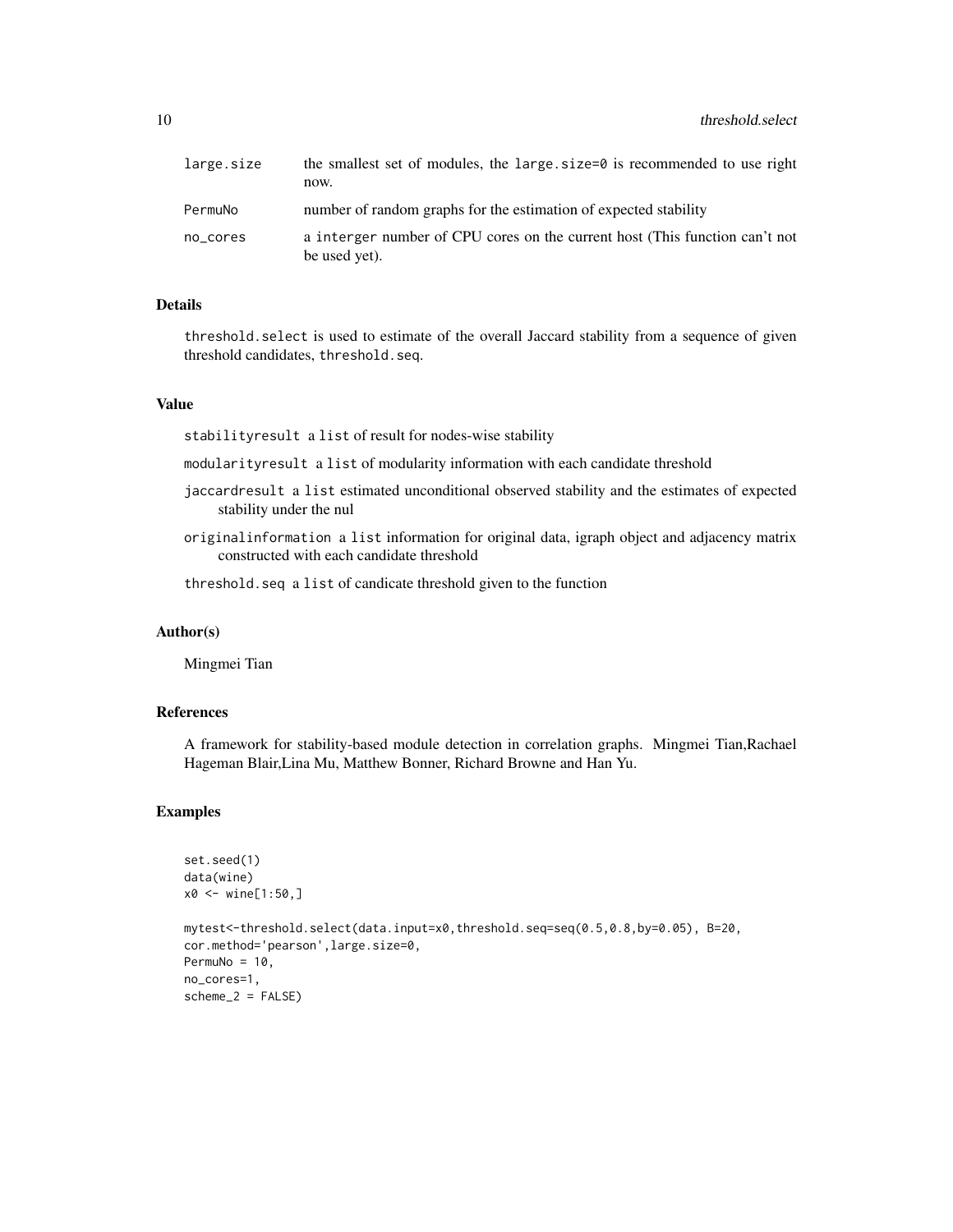<span id="page-10-0"></span>

#### Description

These data are the results of a chemical analysis of wines grown in the same region in Italy but derived from three different cultivars. The analysis determined the quantities of 13 constituents found in each of the three types of wines.

#### Usage

data(wine)

#### Format

The data set wine contains a data.frame of 14 variables. The first variable is the types of wines. The other 13 variables are quantities of the constituents.

### References

https://archive.ics.uci.edu/ml/datasets/wine